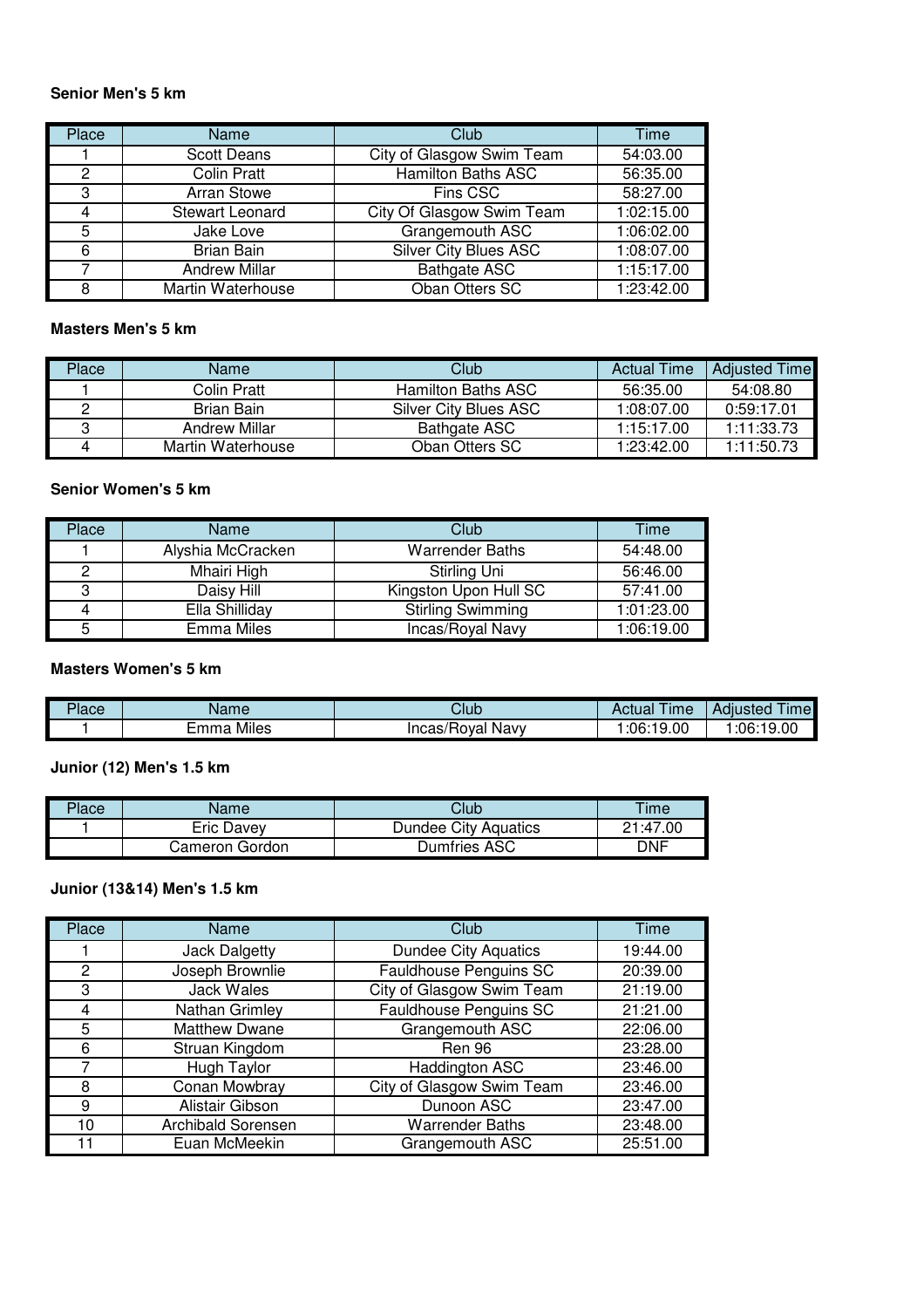### **Junior (15&16) Men's 1.5 km**

| Place | Name                 | Club                        | Time     |
|-------|----------------------|-----------------------------|----------|
|       | Marshall Illingworth | South Ayrshire              | 18:32.00 |
|       | Freddie Wilson       | <b>Dundee City Aquatics</b> | 19:21.00 |
|       | Kyle Prins           | <b>Ren 96</b>               | DNS      |

### **Junior (12) Men's 1.5 km - Midland District**

| יר<br>'lace | $\sim$ $\sim$<br><b>Nalle</b> | Club                              | ime                                  |
|-------------|-------------------------------|-----------------------------------|--------------------------------------|
|             | - -<br>∟ric<br>⊃avev          | City<br>Aquatics<br>JUNC.<br>ıdee | $^{\circ}.00$<br>-<br>$\cdot$ 1<br>- |

## **Junior (13&14) Men's 1.5 km - Midland District**

| Place | Name             | Club                       | ™e      |
|-------|------------------|----------------------------|---------|
|       | Dalgetty<br>Jack | City<br>Aquatics<br>Jundee | 9:44.00 |

#### **Junior (15&16) Men's 1.5 km - Midland District**

| <b>lace</b> | $\sim$ $\sim$ $\sim$ | Jlub                     | ime                        |
|-------------|----------------------|--------------------------|----------------------------|
|             | Wilson<br>-reddie    | ان.<br>Aquatics<br>undee | .00<br><b>u</b> .,<br>ے. ت |

#### **Men's Novice**

| Place | Name                  | Club                          | Time       |
|-------|-----------------------|-------------------------------|------------|
|       | Freddie Wilson        | <b>Dundee City Aquatics</b>   | 19:21.00   |
| 2     | Jack Dalgetty         | <b>Dundee City Aquatics</b>   | 19:44.00   |
| 3     | Morgan Bell           | Grangemouth ASC               | 21:00.00   |
| 4     | Jack Wales            | City of Glasgow Swim Team     | 21:19.00   |
| 5     | <b>Nathan Grimley</b> | <b>Fauldhouse Penguins SC</b> | 21:21.00   |
| 6     | <b>Eric Davey</b>     | <b>Dundee City Aquatics</b>   | 21:47.00   |
|       | <b>Matthew Dwane</b>  | Grangemouth ASC               | 22:06.00   |
|       | Cameron Gordon        | <b>Dumfries ASC</b>           | <b>DNF</b> |

### **Junior (12) Women's 1.5 km**

| Place | Name          | Club                          | Time     |
|-------|---------------|-------------------------------|----------|
|       | Abbi Sinclair | Warrender                     | 22:15.00 |
|       | Summer Innes  | <b>Fauldhouse Penguins SC</b> | 23:20.00 |

### **Junior (13&14) Women's 1.5 km**

| Place | <b>Name</b>              | Club                        | Time     |
|-------|--------------------------|-----------------------------|----------|
|       | Nicole Reynolds          | <b>Dundee City Aquatics</b> | 19:31.00 |
| 2     | Lily-Jane Evans-Haggerty | City Of Glasgow Swim Team   | 20:44.00 |
| 3     | Reece Sharp              | City Of Glasgow Swim Team   | 22:16.00 |
|       | Erica Wood               | <b>Buckie ASC</b>           | 23:38.00 |
| 5     | Natalie Curran           | <b>Dundee City Aquatics</b> | 23:44.00 |
|       | Sasha Borisenko          | Fauldhouse Penguins SC      | 26:17.00 |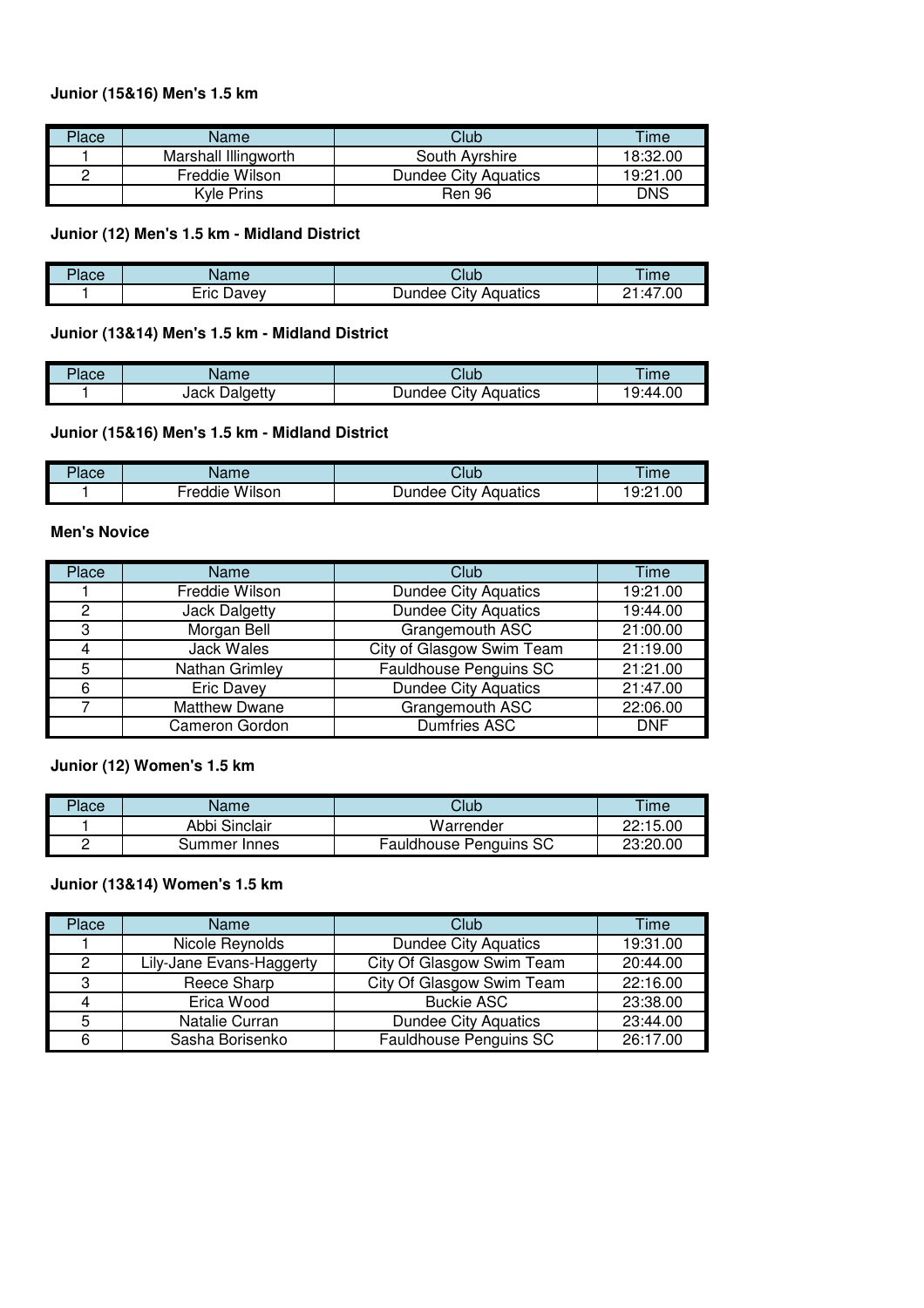## **Junior (15&16) Women's 1.5 km**

| Place | Name                    | <b>Club</b>             | Time     |
|-------|-------------------------|-------------------------|----------|
|       | Keanna MacInnes         | Heart Of Midlothian ASC | 19:06.00 |
| っ     | Libby McMeekin          | Grangemouth ASC         | 23:25.00 |
| 3     | Jessica Morrison        | Kelso ASC               | 23:41.00 |
|       | Kayleigh Hartley-Watson | Dunoon ASC              | 23:49.00 |
| 5     | Helen Taylor            | Portobello              | 25:05.00 |
| 6     | Kate McDonald           | Grangemouth ASC         | 26:42.00 |

# **Junior (13&14) Women's 1.5 km - Midland District**

| Place | Name            | Club                 | Time     |
|-------|-----------------|----------------------|----------|
|       | Nicole Reynolds | Dundee City Aquatics | 19:31.00 |
|       | Natalie Curran  | Dundee City Aquatics | 23:44.00 |

## **Junior Women's 1.5 km Wetsuit**

| 'lace | vame              | Jlub                       | ime        |
|-------|-------------------|----------------------------|------------|
|       | Dalgetty<br>Gemma | City<br>Aquatics<br>Jundee | <b>DNS</b> |

## **Women's Novice**

| Place | Name                     | Club                          | Time     |
|-------|--------------------------|-------------------------------|----------|
|       | Nicole Reynolds          | <b>Dundee City Aquatics</b>   | 19:31.00 |
| 2     | Lily-Jane Evans-Haggerty | City Of Glasgow Swim Team     | 20:44.00 |
| 3     | Abbi Sinclair            | Warrender                     | 22:15.00 |
| 4     | Reece Sharp              | City Of Glasgow Swim Team     | 22:16.00 |
| 5     | Summer Innes             | Fauldhouse Penguins SC        | 23:20.00 |
| 6     | Erica Wood               | <b>Buckie ASC</b>             | 23:38.00 |
|       | Natalie Curran           | <b>Dundee City Aquatics</b>   | 23:44.00 |
| 8     | Kayleigh Hartley-Watson  | Dunoon ASC                    | 23:49.00 |
| 9     | Sasha Borisenko          | <b>Fauldhouse Penguins SC</b> | 26:17.00 |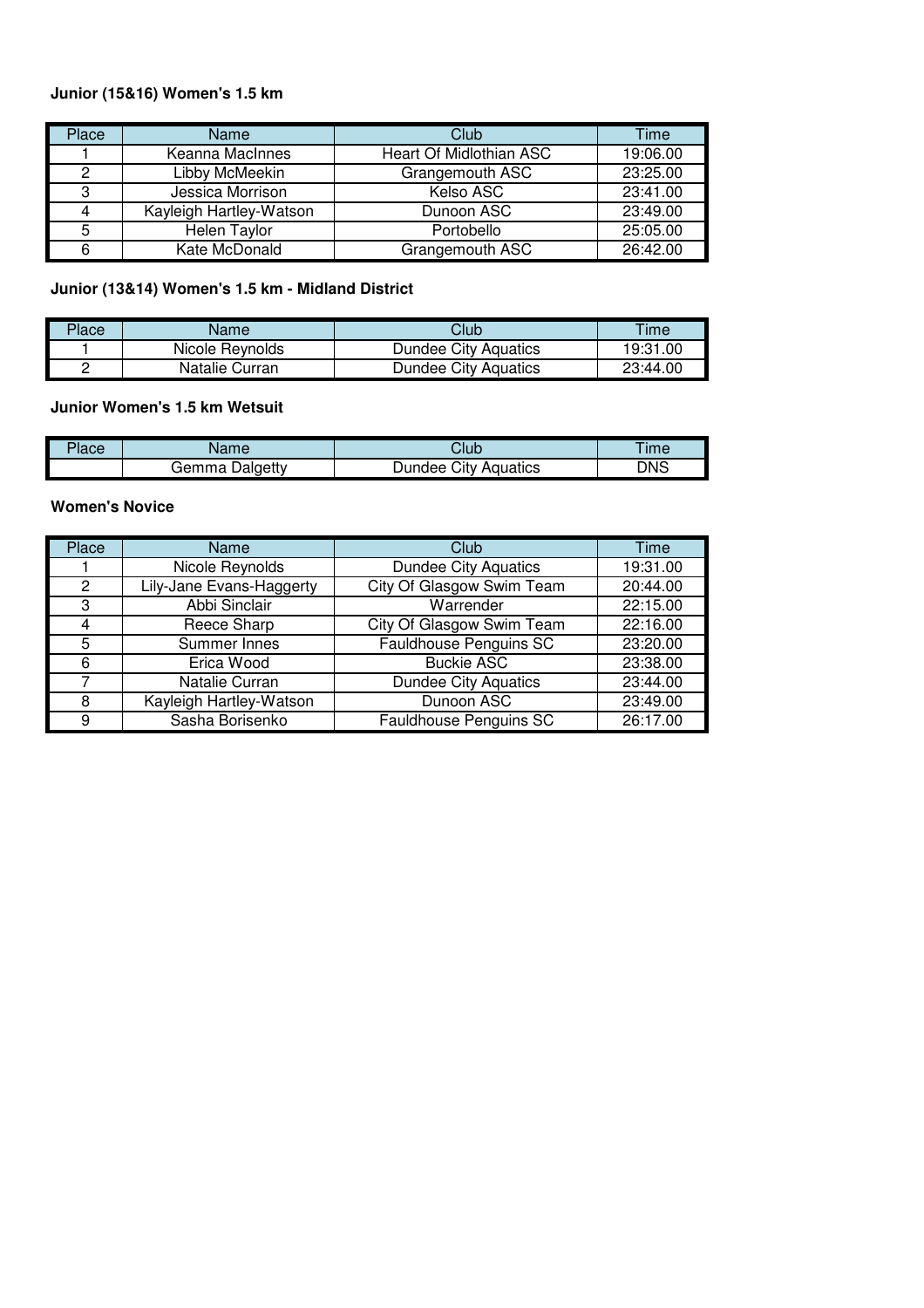#### **Senior Men's 3 km**

| Place | <b>Name</b>        | Club                         | Time       |
|-------|--------------------|------------------------------|------------|
|       | <b>Scott Deans</b> | City of Glasgow Swim Team    | 35:33.00   |
| 0     | <b>Arran Stowe</b> | Fins CSC                     | 39:26.00   |
| 3     | Jake Love          | Grangemouth ASC              | 44:37.00   |
|       | <b>Brian Bain</b>  | <b>Silver City Blues ASC</b> | 46:00.00   |
|       | <b>Gary Nisbet</b> | Forfar ASC                   | <b>DNF</b> |
|       | <b>Colin Pratt</b> | <b>Hamilton Baths ASC</b>    | <b>DNS</b> |

### **Masters Men's 3 km**

| Place | Name        | Club                      | <b>Actual Time</b> | <b>Adjusted Time</b> |
|-------|-------------|---------------------------|--------------------|----------------------|
|       | Brian Bain  | Silver City Blues ASC     | 46:00.00           | 40:02.09             |
|       | Gary Nisbet | Forfar ASC                | <b>DNF</b>         | <b>DNF</b>           |
|       | Colin Pratt | <b>Hamilton Baths ASC</b> | <b>DNS</b>         | DNS                  |

### **Senior Men's 3 km - Midland District**

| Place | Name        | Club                 | Time       |
|-------|-------------|----------------------|------------|
|       | Gary Nisbet | ASC<br><b>Fortar</b> | <b>DNF</b> |

## **Masters Men's 3 km - Midland District**

| Place | n m د<br>vanie    | Club                           | ∣ıme<br>Ruudi | imel<br>Adıusted |
|-------|-------------------|--------------------------------|---------------|------------------|
|       | <br>dar<br>Nisbet | $\sim$<br>--<br>ortar<br>AJU – | <b>DNF</b>    | <b>DNF</b>       |

#### **Senior Women's 3 km**

| <b>Place</b> | Name                 | Club                        | Time       |
|--------------|----------------------|-----------------------------|------------|
|              | Alyshia McCracken    | <b>Warrender Baths</b>      | 35:55.00   |
| 2            | Mhairi High          | Stirling Uni                | 38:15.00   |
| 3            | Eilidh Grant         | Dundee City Aquatics SC     | 38:20.00   |
|              | <b>Emma Miles</b>    | Incas/Royal Navy            | 44:39.00   |
| 5            | <b>Claire Murray</b> | <b>Dundee City Aquatics</b> | 47:16.00   |
| 6            | Valerie Lindsay      | Yeaaba                      | 1:08:12.00 |
|              | Janet Wilson         | Y.A.A.B.A ASC               |            |

#### **Masters Women's 3 km**

| Place | Name            | Club                        | <b>Actual Time</b> | Adjusted Time |
|-------|-----------------|-----------------------------|--------------------|---------------|
|       | Emma Miles      | Incas/Roval Navy            | 44:39.00           | 44:39.00      |
|       | Claire Murrav   | <b>Dundee City Aquatics</b> | 47:16.00           | 45:08.69      |
|       | Valerie Lindsav | Yeaaba                      | 1:08:12.00         | 1:05:30.84    |
|       | Janet Wilson    | Y.A.A.B.A ASC               | O/1                | D/C           |

#### **Senior Women's 3 km - Midland District**

| Place | Name            | Club                        | Time       |
|-------|-----------------|-----------------------------|------------|
|       | Eilidh Grant    | Dundee City Aquatics SC     | 38:20.00   |
|       | Claire Murray   | <b>Dundee City Aquatics</b> | 47:16.00   |
|       | Valerie Lindsav | Yeaaba                      | 1:08:12.00 |
|       | Janet Wilson    | Y.A.A.B.A ASC               | O/1        |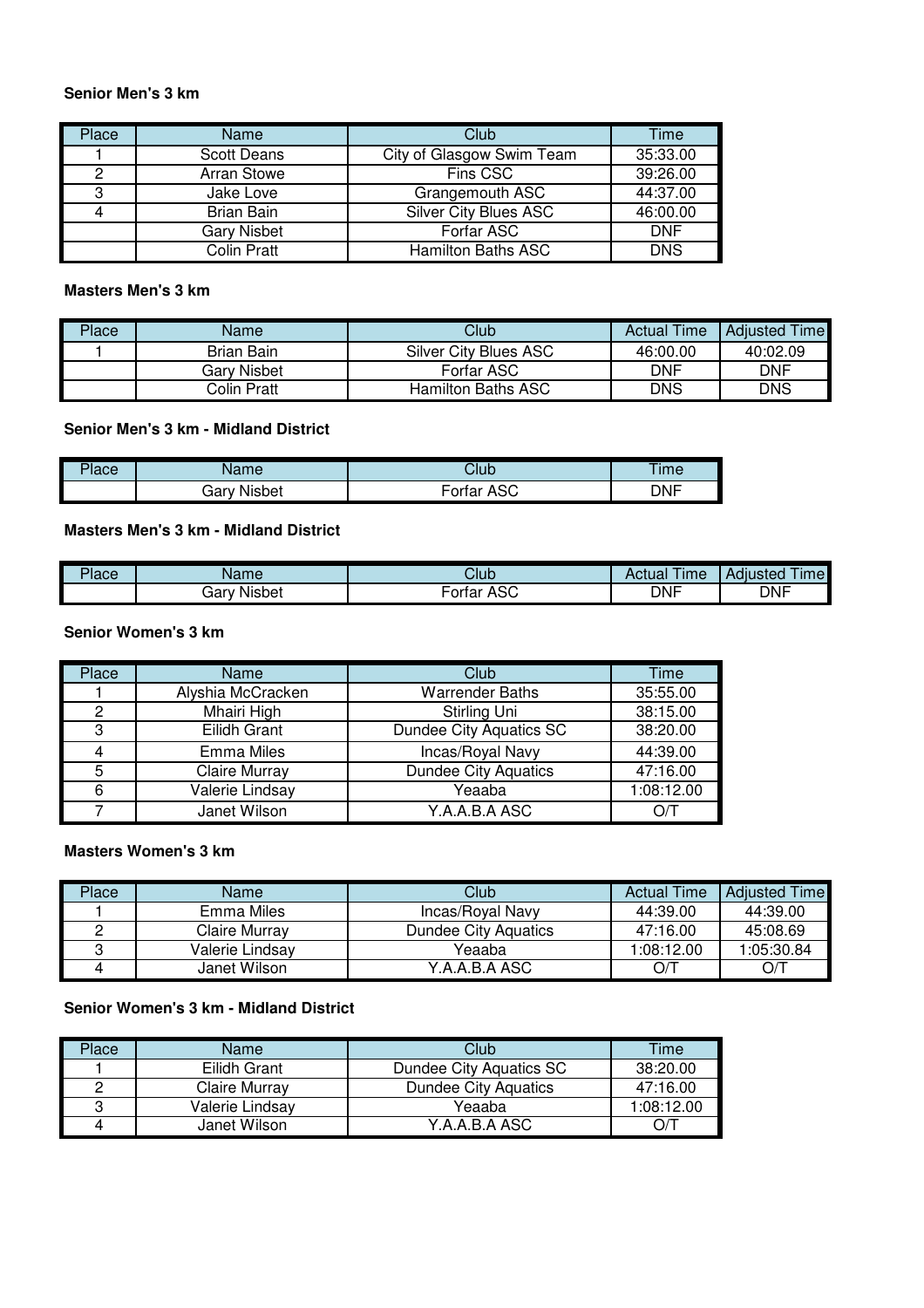## **Masters Women's 3 km - Midland District**

| Place | Name            | Club                 | <b>Actual Time</b> | <b>Adjusted Time</b> |
|-------|-----------------|----------------------|--------------------|----------------------|
|       | Claire Murray   | Dundee City Aquatics | 47:16.00           | 45:08.69             |
|       | Valerie Lindsav | Yeaaba               | :08:12.00          | 05:30.84. ا          |
|       | Janet Wilson    | Y.A.A.B.A ASC        | O/T                | D/T                  |

### **Senior Women's 3 km Wetsuit**

| - 1  | $\overline{\phantom{a}}$ | <b></b>   | <b>Ime</b>           |
|------|--------------------------|-----------|----------------------|
| lace | vanie                    | Vlut      |                      |
|      | avne:<br>Prins<br>JdY    | 96<br>Ren | - -<br>3:09.00<br>эс |

## **Junior Men's 3 km 13-14 yr**

| Place | Name            | Club                  | Time |
|-------|-----------------|-----------------------|------|
|       | . avlor<br>Hugh | <b>Haddington ASC</b> | DNS  |
|       | Euan McMeekin   | Grangemouth ASC       | DNS  |

#### **Junior Men's 3 km 15-16 yr**

| Place | Name                       | Club                        | Time       |
|-------|----------------------------|-----------------------------|------------|
|       | Marshall Illingworth       | South Ayrshire              | 36:00.00   |
| 2     | <b>Christopher Perrett</b> | City Of Glasgow Swim Team   | 41:04.00   |
| 3     | Nicholas Ritchie           | Dunoon ASC                  | 43:56.00   |
|       | Scott Spalding             | Yeaaba                      | 1:09:55.00 |
|       | <b>Gregor Barnett</b>      | Deveron ASC                 | <b>DNF</b> |
|       | Jack Mowbray               | City of Glasgow Swim Team   | <b>DNF</b> |
|       | Freddie Wilson             | <b>Dundee City Aquatics</b> | <b>DNS</b> |

### **Junior Men's 3 km - Midland District 15-16yr**

| Place | Name           | Club                        | Time        |
|-------|----------------|-----------------------------|-------------|
|       | Scott Spalding | Yeaaba                      | 09:55.00: ا |
|       | Freddie Wilson | <b>Dundee City Aquatics</b> | DNS         |

# **Junior Women's 3 km 15-16yr**

| Place | Name                | Club                    | Time       |
|-------|---------------------|-------------------------|------------|
|       | Keanna MacInnes     | Heart Of Midlothian ASC | 38:55.00   |
| 2     | Cara Mullan         | Grangemouth ASC         | 41:00.00   |
| З     | <b>Bobbi Greig</b>  | East Kilbride ASC       | 41:01.00   |
|       | Abbie Mitchell      | East Kilbride ASC       | 41:18.00   |
| 5     | Jessica Morrison    | Kelso ASC               | 49:21.00   |
| 6     | <b>Helen Taylor</b> | Portobello              | 53:18.00   |
|       | Libby McMeekin      | Grangemouth ASC         | <b>DNS</b> |
|       | Kiara MacKay        | Fins CSC                | <b>DNS</b> |